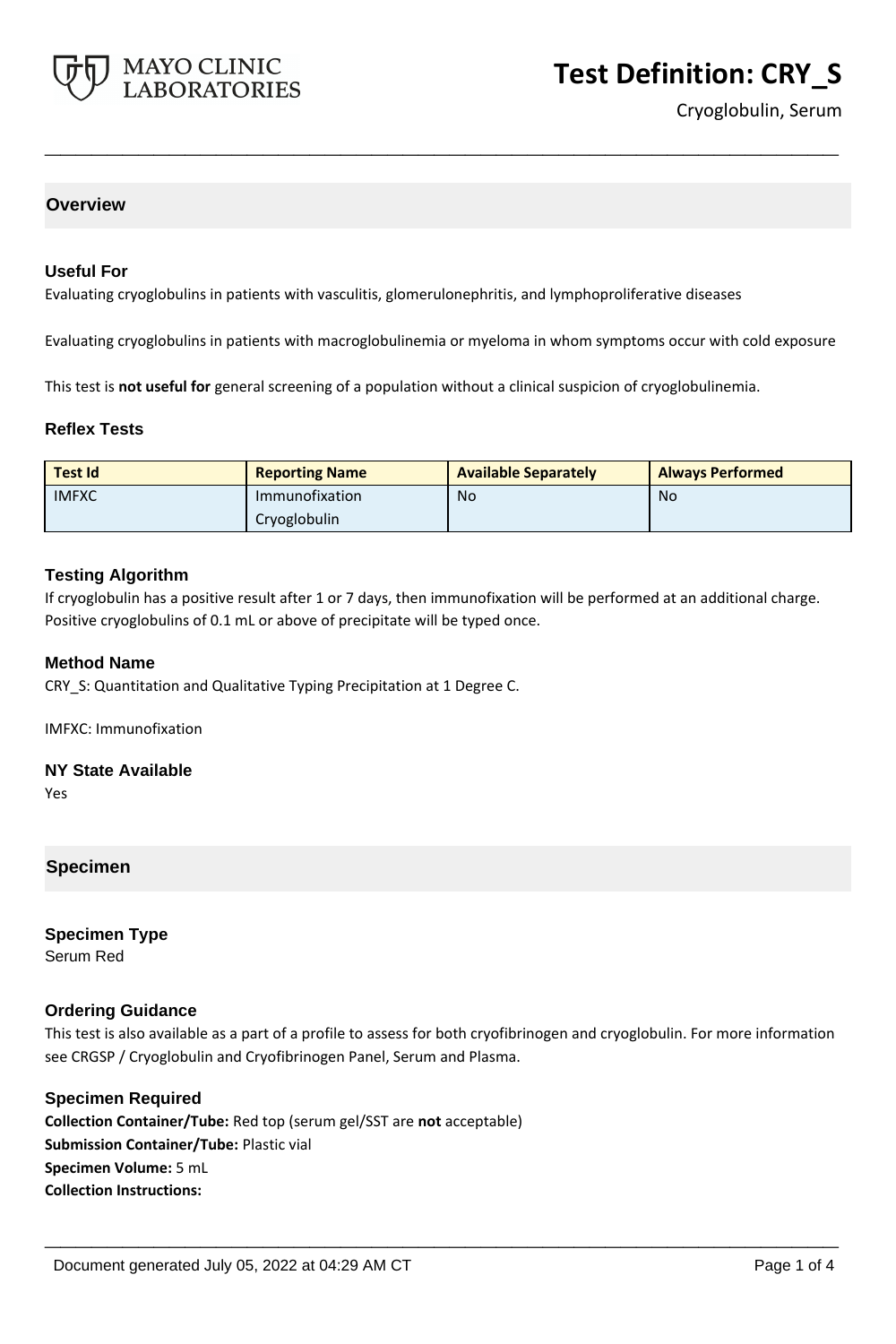

Cryoglobulin, Serum

1. Tube must remain at 37 degrees C.

2. Allow blood to clot at 37 degrees C.

3. Centrifuge at 37 degrees C. (**Do not use a refrigerated centrifuge.** If absolutely necessary, ambient temperature is acceptable.) It is very important that the specimen remain at 37 degrees C until after separation of serum from red cells. 4. Place serum into an appropriately labeled plastic vial.

**\_\_\_\_\_\_\_\_\_\_\_\_\_\_\_\_\_\_\_\_\_\_\_\_\_\_\_\_\_\_\_\_\_\_\_\_\_\_\_\_\_\_\_\_\_\_\_\_\_\_\_**

**Additional Information:** Analysis cannot be performed with less than 3 mL of serum. Smaller volumes are insufficient to detect clinically important trace (mixed) cryoglobulins. Less than 3 mL will require draw of a new specimen.

## **Forms**

If not ordering electronically, complete, print, and send a [Renal Diagnostics Test Request](https://www.mayocliniclabs.com/it-mmfiles/Renal-Diagnostics-Request-Form_MC0767-11.pdf) (T830) with the specimen.

## **Specimen Minimum Volume**

3 mL

# **Reject Due To**

| Gross hemolysis | OK |
|-----------------|----|
| Gross lipemia   | OK |
| Gross icterus   | OK |

# **Specimen Stability Information**

| <b>Specimen Type</b> | <b>Temperature</b>       | <b>Time</b> | <b>Special Container</b> |
|----------------------|--------------------------|-------------|--------------------------|
| Serum Red            | Refrigerated (preferred) |             |                          |
|                      | Frozen                   |             |                          |

# **Clinical & Interpretive**

## **Clinical Information**

Cryoglobulins are immunoglobulins that precipitate when cooled and dissolve when heated. Because these proteins precipitate when cooled, patients may experience symptoms when exposed to the cold. Cryoglobulins may be associated with a variety of diseases including plasma cell disorders, autoimmune diseases, and infections. Cryoglobulins may also cause erroneous results with some automated hematology instruments.

Cryoglobulins are classified as:

-Type I (monoclonal)

-Type II (mixed--2 or more immunoglobulins of which 1 is monoclonal)

-Type III (polyclonal--in which no monoclonal protein is found)

Type I cryoglobulinemia is associated with monoclonal gammopathy of undetermined significance, macroglobulinemia, or multiple myeloma.

Type II cryoglobulinemia is associated with autoimmune disorders such as vasculitis, glomerulonephritis, systemic lupus erythematosus, rheumatoid arthritis, and Sjogren's syndrome. It may be seen in infections such as hepatitis, infectious

**\_\_\_\_\_\_\_\_\_\_\_\_\_\_\_\_\_\_\_\_\_\_\_\_\_\_\_\_\_\_\_\_\_\_\_\_\_\_\_\_\_\_\_\_\_\_\_\_\_\_\_**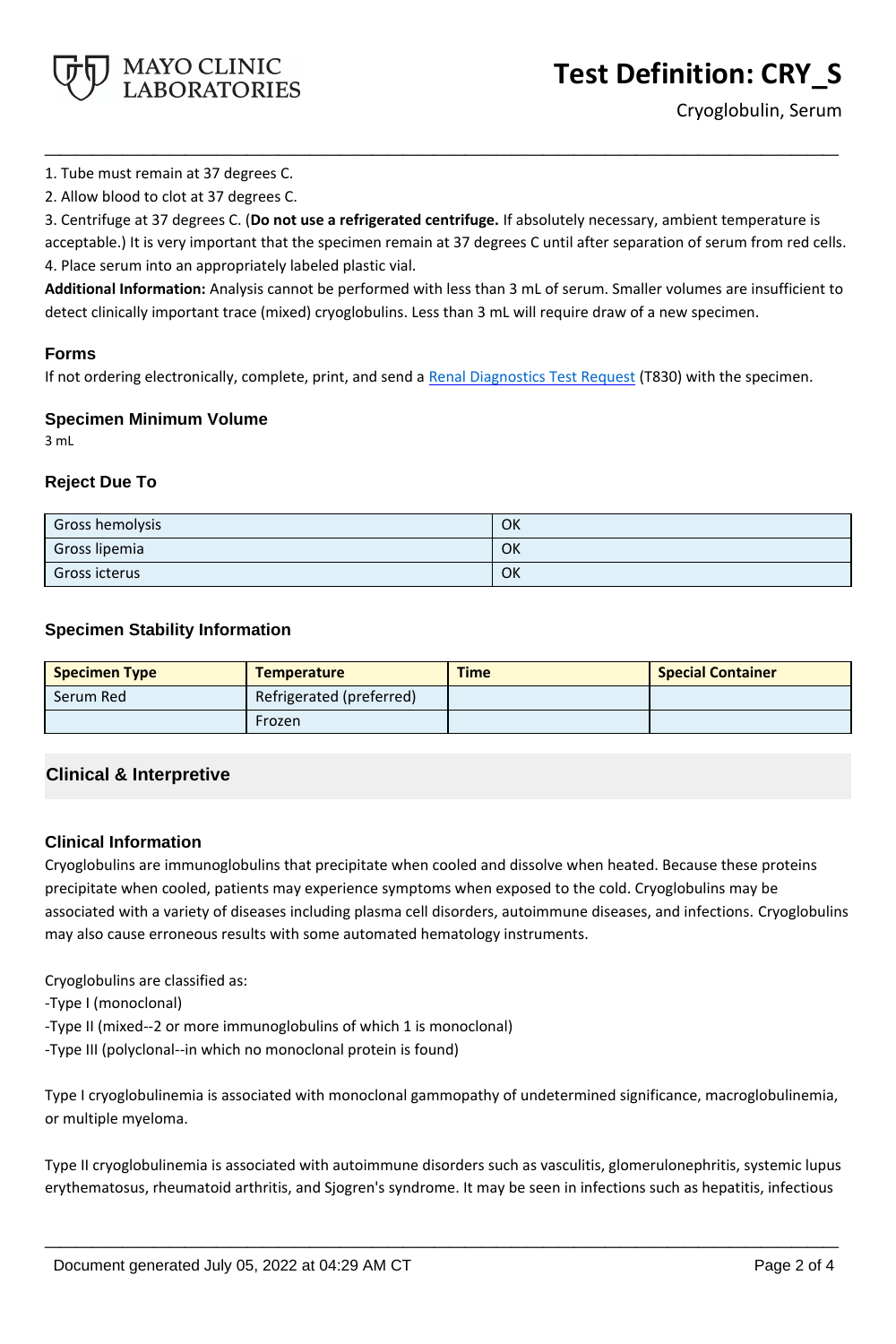

mononucleosis, cytomegalovirus, and toxoplasmosis. Type II cryoglobulinemia may also be essential, ie, occurring in the absence of underlying disease.

**\_\_\_\_\_\_\_\_\_\_\_\_\_\_\_\_\_\_\_\_\_\_\_\_\_\_\_\_\_\_\_\_\_\_\_\_\_\_\_\_\_\_\_\_\_\_\_\_\_\_\_**

Type III cryoglobulinemia usually demonstrates trace levels of cryoprecipitate, may take up to 7 days to appear, and is associated with the same disease spectrum as Type II cryoglobulinemia.

## **Reference Values**

Negative (positives reported as percent or trace amount) If positive after 1 or 7 days, immunotyping of the cryoprecipitate is performed at an additional charge.

## **Interpretation**

An interpretive report will be provided.

# **Cautions**

Failure to follow specimen handling instructions may cause false-negative results.

# **Clinical Reference**

1. Kyle RA, Lust JA: Immunoglobulins and laboratory recognition of monoclonal proteins. Section III. Myeloma and related disorders. In: Wiernik PH, Canellos GP, Dutcher JP, Kyle RA, eds. Neoplastic Diseases of the Blood. 3rd ed. Churchill Livingstone; 1996:453-475

2. Desbois AC, Cacoub P, Saadoun D: Cryoglobulinemia: An update in 2019. Joint Bone Spine. 2019 Nov;86(6):707-713. doi: 10.1016/j.jbspin.2019.01.016

# **Performance**

# **Method Description**

The normal proteins of serum do not precipitate in the cold. An aliquot of serum is incubated for 24 hours at 1 degree C. If a precipitate develops in the serum, the specimen is centrifuged and the percent precipitate is reported. Negative specimens are kept at 1 degree C for 7 days and rechecked. All positive cryoglobulins are analyzed by immunofixation to determine if the precipitate is a monoclonal protein, polyclonal protein, or a mixed cryoglobulin.(Lerner AB, Watson CJ: Studies of cryoglobulins. I. Unusual purpura associated with the presence of a high concentration of cryoglobulin [cold precipitatable serum globulin]. Am J Med Sci. 1947;214:410-415; Desbois AC, Cacoub P, Saadoun D: Cryoglobulinemia: An update in 2019. Joint Bone Spine. 2019 Nov;86(6):707-713. doi: 10.1016/j.jbspin.2019.01.016)

**\_\_\_\_\_\_\_\_\_\_\_\_\_\_\_\_\_\_\_\_\_\_\_\_\_\_\_\_\_\_\_\_\_\_\_\_\_\_\_\_\_\_\_\_\_\_\_\_\_\_\_**

# **PDF Report**

No

**Day(s) Performed** Monday through Friday

**Report Available** 2 to 10 days

**Specimen Retention Time**

2 weeks